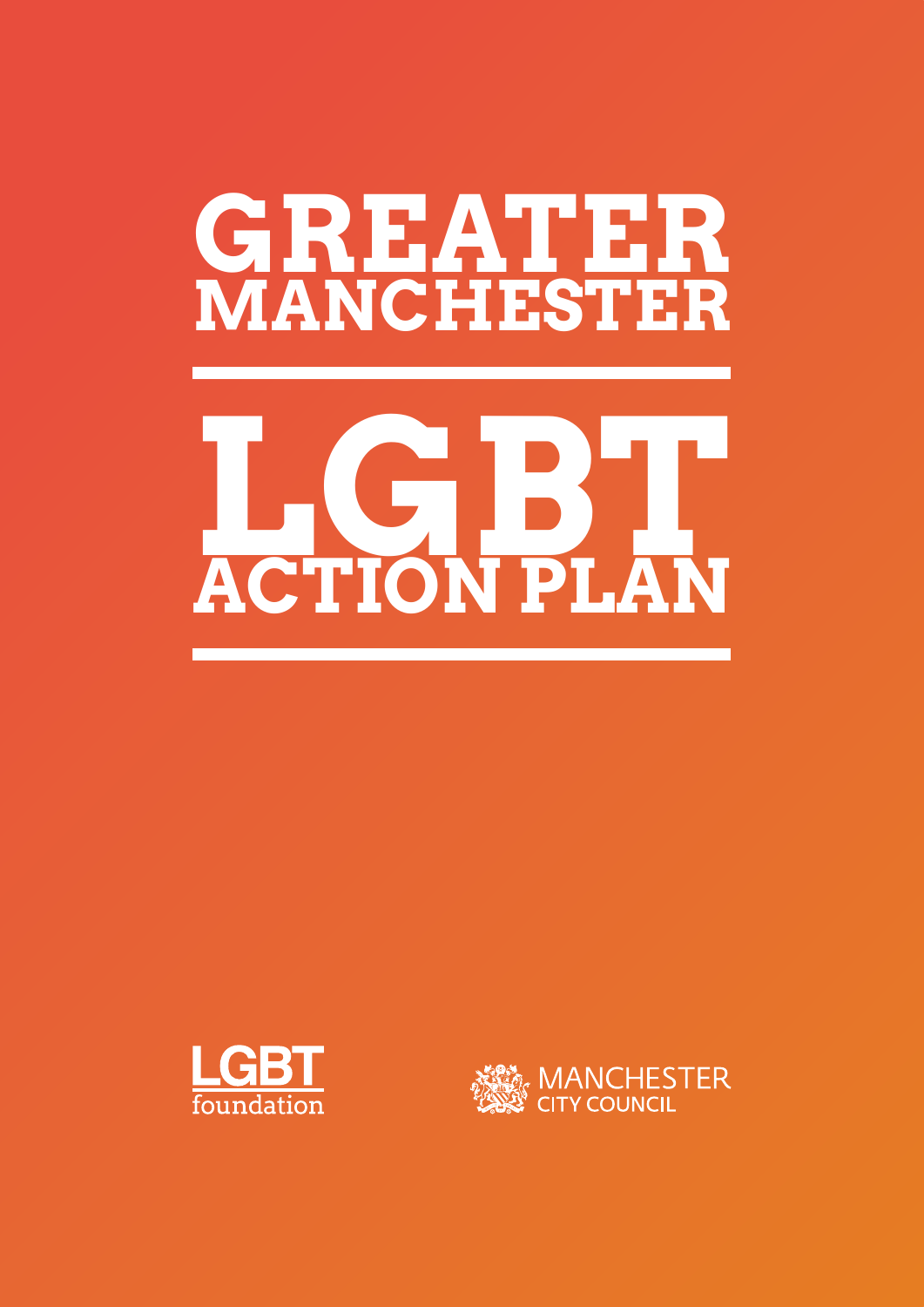# **EXECUTIVE SUMMARY**

Welcome to the first Greater Manchester LGBT Action Plan.

Greater Manchester is home to an estimated 215,000 LGBT people. A population larger in size than that of the whole of Rochdale, LGBT people face a significant number of inequalities compared to their heterosexual neighbours; from poorer physical and mental health, increased risk of hate crime and discrimination, to loneliness and isolation and negative experiences in employment.

It is with these issues in mind that LGBT Foundation has developed the LGBT Action Plan with colleagues from across sectors and Greater Manchester boroughs. As a group we have worked collaboratively to understand the key issues in Greater Manchester and identify subsequent actions that will benefit LGBT lives, fitting under the four areas of leadership, monitor, services and visibility.

- Firstly, we call for the leaders within all sectors to champion and advocate for LGBT voices and inclusion. With the opportunities brought through Devolution in Greater Manchester we hope that LGBT people's needs can be brought to the fore and considered within commissioning.
- $\blacktriangleright$  We encourage Greater Manchester to become the first region to monitor sexual orientation in services as standard, and to continue to develop the monitoring of trans status.
- f We urge all of Greater Manchester's public services to continue to seek out the experiences of LGBT people and use these stories to improve service provision and accessibility for all.
- $\blacktriangleright$  Lastly, we ask that Greater Manchester continues to promote and improve its inclusivity for LGBT people through collectively celebrating the calendar days important to LGBT people, and training staff in LGBT awareness.

Following the launch of this report we will be taking this Action Plan forward with colleagues across Greater Manchester to ensure needs of LGBT people are acknowledged and addressed. We appeal to the Mayor of Greater Manchester and all other leaders of the region to take notice of recommendations and work with us to implement them for the prosperity and security of Greater Manchester.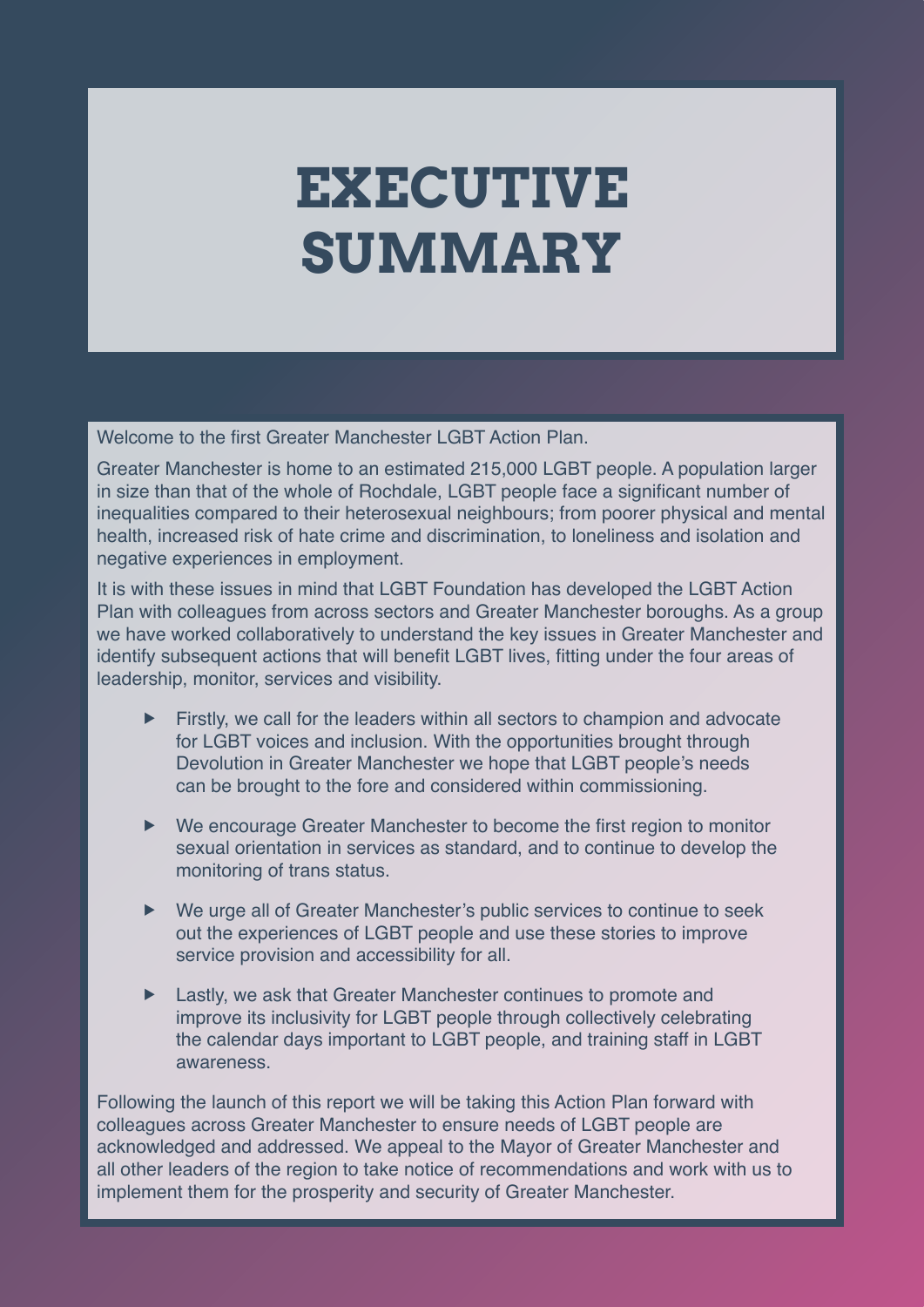# **INTRODUCTION AND PROCESS**

The Greater Manchester LGBT Action Plan presents the actions and overarching priorities for improving the lives and opportunities of lesbian, gay, bisexual and trans people in Greater Manchester over the next 5 years.

LGBT Foundation worked with a large stakeholder group of representatives from the public, voluntary and private sectors, as well as community members, to identify issues most important to them and their organisations. We facilitated a workshop in August 2016 to launch the development of this Action Plan which was opened by the Lord Mayor of Manchester and attended by upwards of 50 people, to generate the themes and priorities of this LGBT Action Plan, and how these can be actioned. From this workshop a Task & Finish group was created who continued to guide development of the Action Plan through regular face-to-face meetings and online engagement. With the support of this diverse group we identified the actions required to generate change within organisations, communities and society at large and create a more inclusive, fair and positive environment for all of Greater Manchester's LGBT citizens.

LGBT Foundation would like to thank the following stakeholders for their input and support throughout this process, as well as individuals who contributed to the workshop and Task & Finish group:

- Manchester City Council
- Salford City Council
- Salford CVS
- Stockport Council
- Greater Manchester Police
- **•** Manchester Metropolitan **University**
- The Christie Foundation Trust
- Contact Theatre
- The Proud Trust
- Central Manchester Foundation Trust
- The Albert Kennedy Trust
- **•** Bury Council
- Bolton NHS Foundation Trust
- People's History Museum
- The Co-operative
- **Manchester Parents Group**
- Macc.
- Tameside Council
- Gaydio
- Arawak Walton Housing Association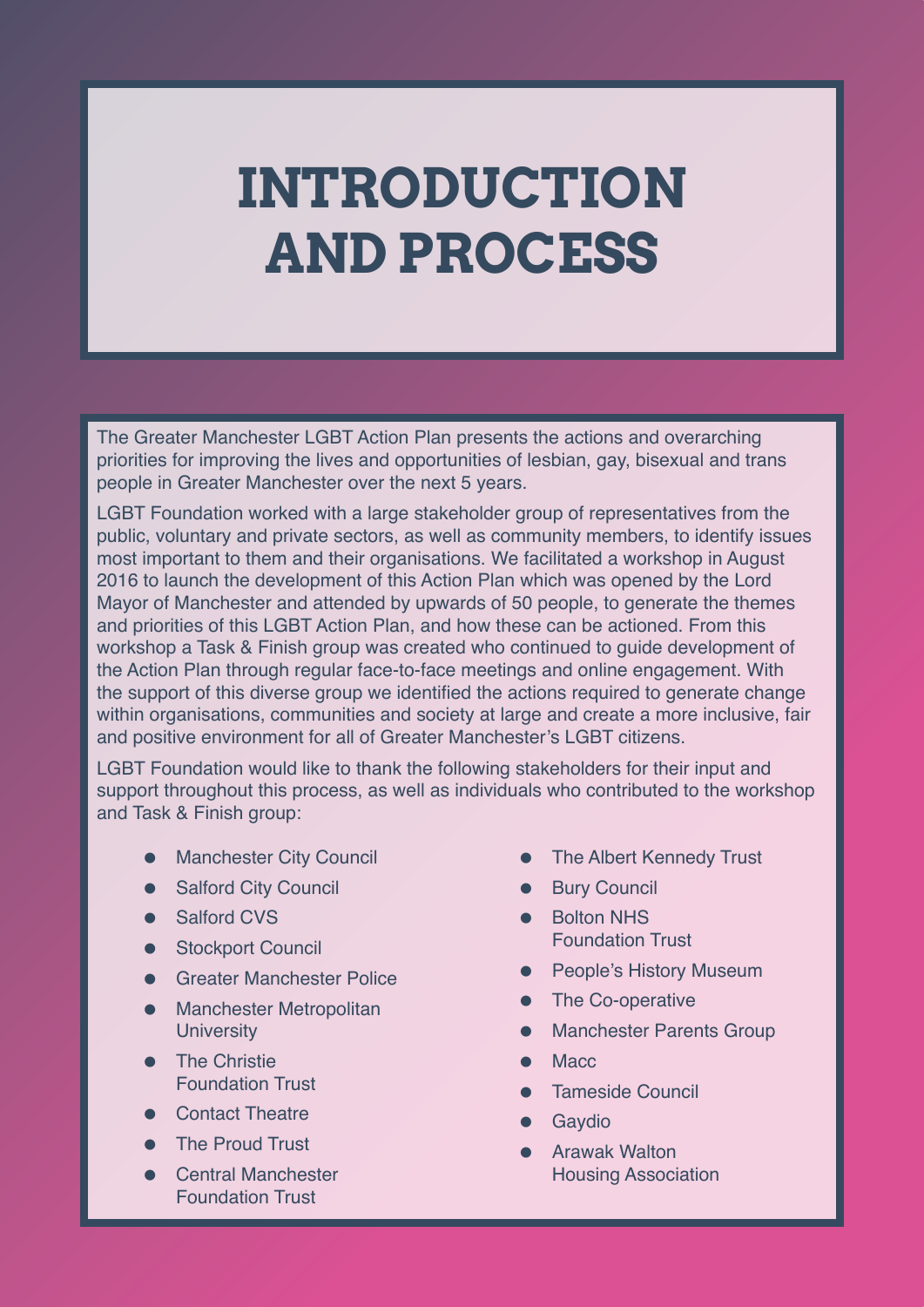# **GLOSSARY OF TERMS**

Some of these terms will be used within the Action Plan; all are useful terms to be aware of when thinking in an LGBT context.

#### **LESBIAN:**

A woman who primarily experiences romantic love or sexual attraction to other women.

#### **GAY:**

Used to describe a person, normally a man, who primarily experiences romantic love or sexual attraction to other people of the same gender.

#### **BISEXUAL:**

A person who experiences sexual and/or romantic attraction to people of more than one gender, also referred to as "bi".

#### **HETEROSEXUAL / STRAIGHT:**

A person who experiences romantic love or sexual attraction to people of a gender other than their own.

#### **TRANS\*:**

An umbrella term to refer to anyone whose gender identity doesn't completely match the gender they were given at birth. This includes trans women, trans men, and nonbinary people.

#### **NON-BINARY:**

Somebody who does not identify as a man or a woman, or who identifies as both, or as something else-identities which are outside of the man/woman gender binary. Non-binary people may refer to themselves as: genderqueer, transmasculine, transfeminine, agender, neutrois, bigender or in a number of other ways.

#### **CISGENDER:**

Somebody whose gender identity matches the gender they were given at birth.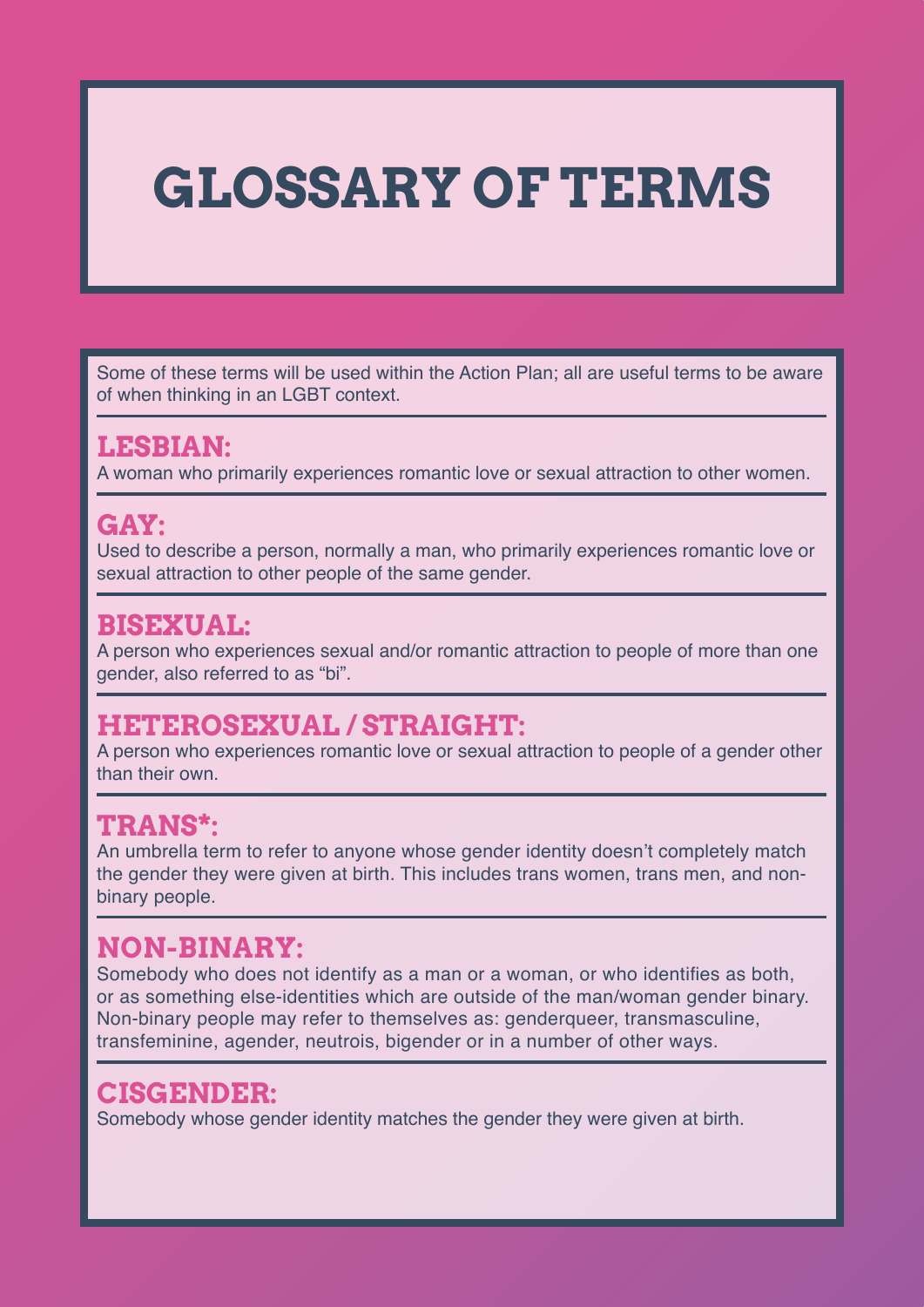#### **HETERONORMATIVITY:**

The assumption that people fall into distinct and complementary genders (man and woman) with natural roles in life. It assumes that heterosexuality is the only sexual orientation and that sexual and marital relations are most (or only) fitting between men and women.

#### **HETEROSEXISM:**

Often described as 'the assumption that everyone is straight.' A system of attitudes, bias, and discrimination which can include the presumption that other people are heterosexual or that opposite-sex attractions and relationships are 'normal' and therefore superior. People of any sexual orientation can have heterosexist views and in some cases it can form a part of internalised hatred of a person's own sexual orientation.

#### **CISSEXISM:**

Often described as 'the assumption that everyone is cisgender'. A set of attitudes and norms including the presumption that other people are cisgender, or not trans, resulting in the oppression of trans identities. As a system, cissexism enforces the socially constructed concept of gender binary, asserting that there are exclusively two genders which will be assigned at birth.

### **HOMOPHOBIA:**

Hatred, fear of or discrimination towards somebody because they are lesbian or gay or are perceived to be lesbian or gay.

#### **BIPHOBIA:**

Hatred, fear of or discrimination towards somebody because they are bisexual or are perceived to be bisexual.

#### **TRANSPHOBIA:**

Hatred, fear of or discrimination towards somebody because they are trans or are perceived to be trans.

#### **BAME:**

An acronym meaning Black, Asian and Minority Ethnic. This term is used to refer to members of non-white communities in the UK.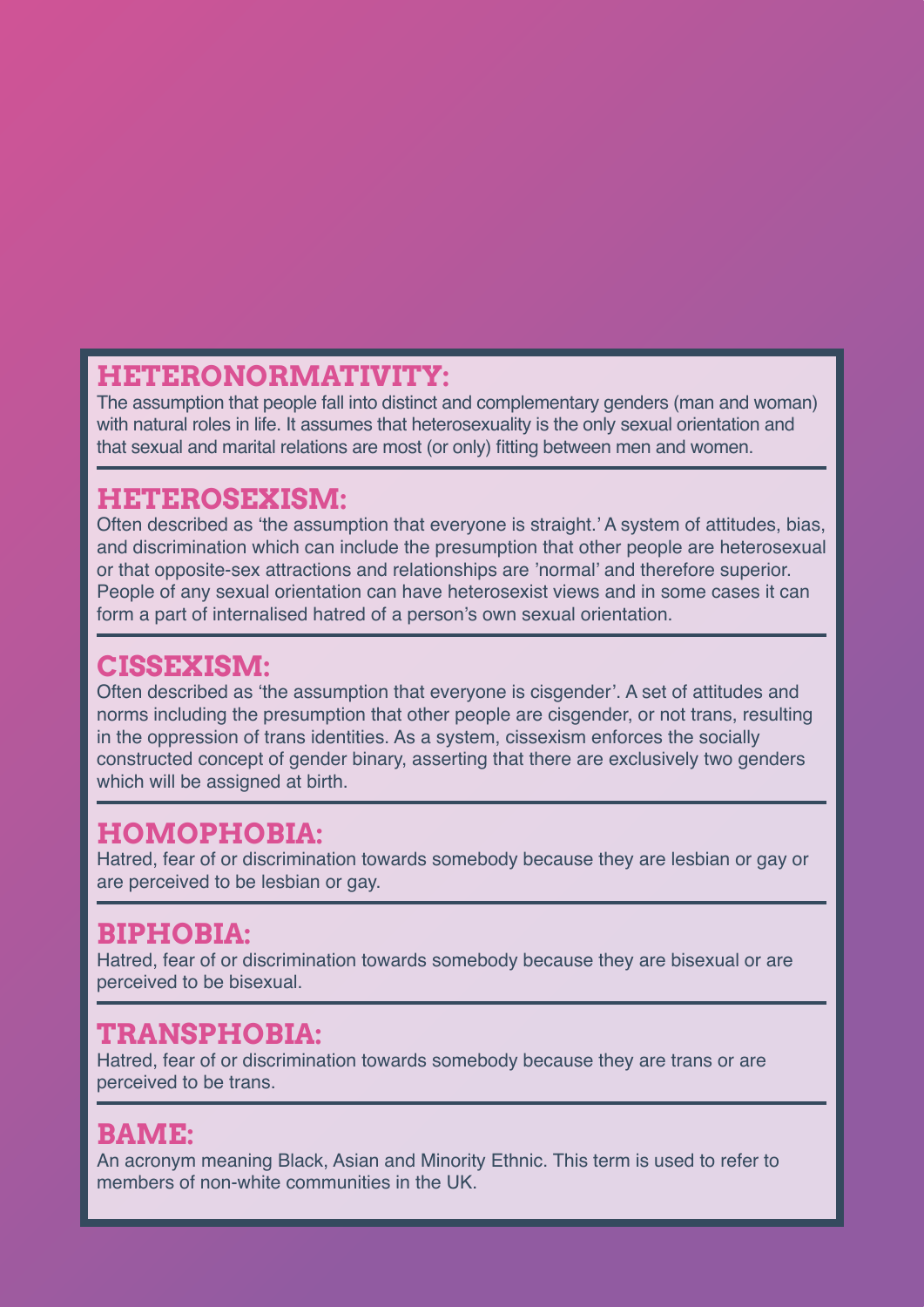# **LEADERSHIP**



**All Greater Manchester leaders will maximise the potential of Devolution to ensure that LGBT people are included, valued and feel safe.** 



**All organisations will appoint LGBT champions at Board level who advocate the needs of LGBT communities, service users and staff.**



**LGBT people will create and take opportunities to stand for elected positions, committees and Boards across all sectors and participate actively in public life.**

Greater Manchester can and should be a place that facilitates LGBT people to reach their full potential in all aspects of life and work, with the drive and commitment of all of its leaders.

Strong and diverse leadership is essential to improving the lives of lesbian, gay, bisexual and trans people in Greater Manchester. We want people in positions of power and influence, whether MPs, councillors, council leaders or the elected Mayor, or leaders in the private, public and voluntary sectors and community leaders, to champion and advocate for LGBT voices to be heard and acted upon. Through doing so, the lives and opportunities for our LGBT residents can be improved step by step, sector by sector.

The recruitment of an LGBT champion at Board level in any organisation or structure is a significant and visible commitment to LGBT inclusion and equality. A dedicated and accessible LGBT champion or representative will support the organisation and the Board itself to identify areas of improvement in service delivery and in the workplace; to work strategically to improve inclusivity; and to keep the organisation up to date with research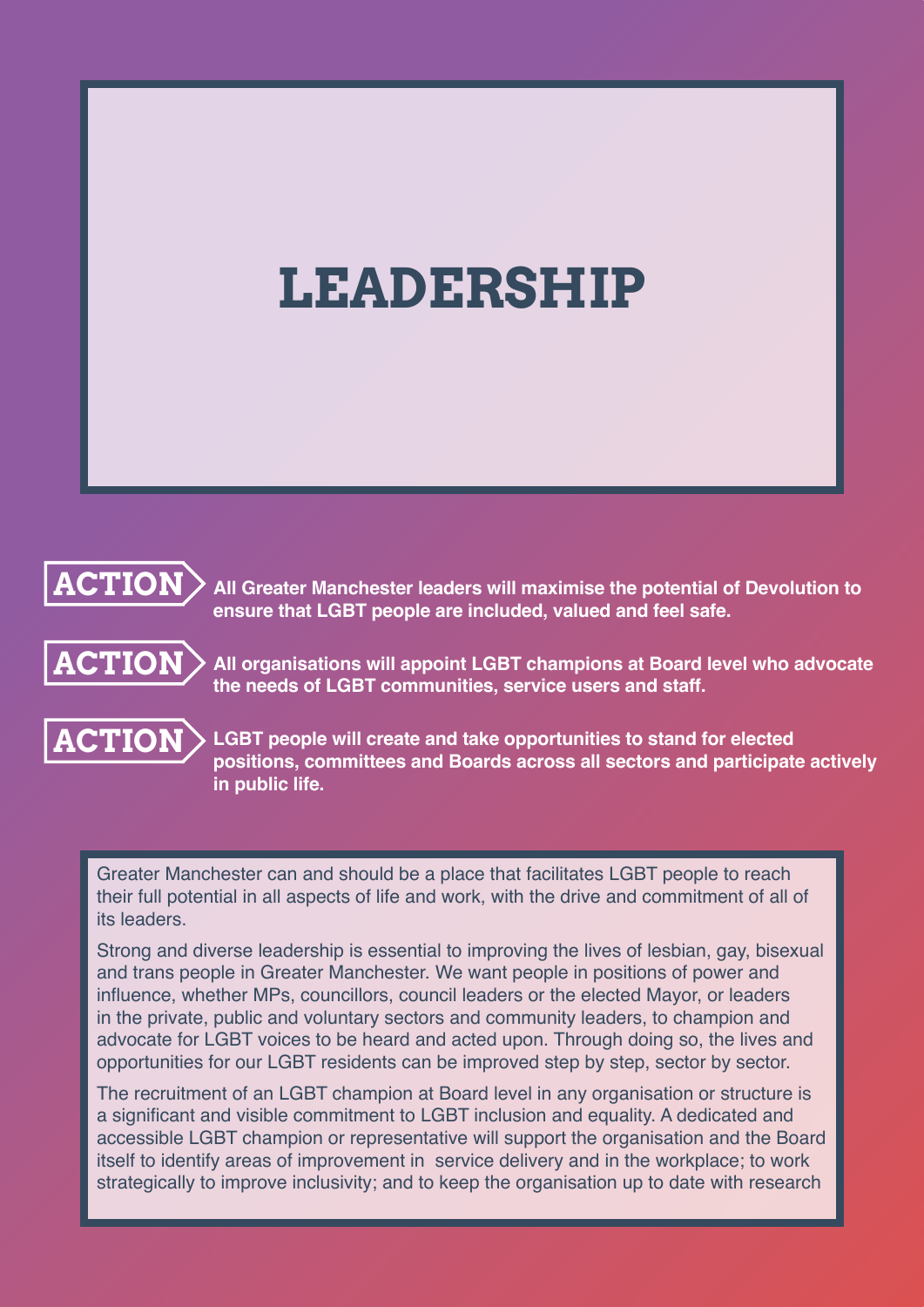and evidence relating to LGBT need relevant to the organisation's area of operation. We will continue to add case studies on our website showing examples of how LGBT champions have worked in different organisations and brought about improvements for LGBT people.

We've entered a unique period of opportunity in Greater Manchester through the devolution of power. Localised decision making and leadership has the potential to ensure that communities are better meeting the needs of all local people, and that we all can participate in decision making processes. We encourage the leaders of Devolution to act upon this and ensure that LGBT people as a community of identity are included, valued and feel safe in Greater Manchester.

LGBT people themselves can and should stand up and be counted within this process. We believe that leadership is best when it's both diverse and representative; we're therefore asking lesbian, gay, bisexual and trans people to make their voices heard and experiences count by reaching for leadership roles across all sectors, including standing for elected positions, positions on boards and committees, and other influential networks. We know that discrimination and prejudice within the community – manifesting as the prevalence of daily negativity and homophobia, biphobia and transphobia – can affect outcomes and have lasting impact on careers. Research from the USA for example suggested 4 in 10 trans people who are currently working are underemployed.<sup>1</sup> We want Greater Manchester to be a place where all LGBT people can lead change.

Organisations need to ensure that they monitor the sexual orientation and trans status of all staff and applicants; this can identify whether LGBT people are represented within all levels of an organisation. All roles and positions can be promoted through LGBT networks, the voluntary sector and other networks working with underrepresented groups.

### **TOOLS**

Stonewall's Workplace Equality Index is a free benchmarking tool for employers to measure and progress around LGBT equality in their workplace. The criterion looks at key areas of employment policy and practice, including employee network group, all-staff engagement and community engagement. Having an LGBT champion at a very senior level helps integrate this equality work into the way an organisation is run, and can help keep momentum on your progress against the Equality Index. For more information on the Workplace Equality Index visit:

[www.stonewall.org.uk/get-involved/workplace/workplace-equality-index](http://www.stonewall.org.uk/get-involved/workplace/workplace-equality-index
)

### **GOOD PRACTICE**

The University of Sheffield promotes LGBT Role Models and Allies from within the University and those in the local community. The University has a senior LGBT champion, who's currently the Pro-Vice-Chancellor, Faculty of Social Sciences. This role plays the vital task of championing LGBT staff at all levels of the institution, representing their views to the University Executive in order to raise the profile of LGBT equality in the University.

1 Human Rights Campaign, 'Transgender Workers at Greater Risk for Unemployment and Poverty'. Available from:<http://www.hrc.org/blog/transgender-workers-at-greater-risk-for-unemployment-and-poverty>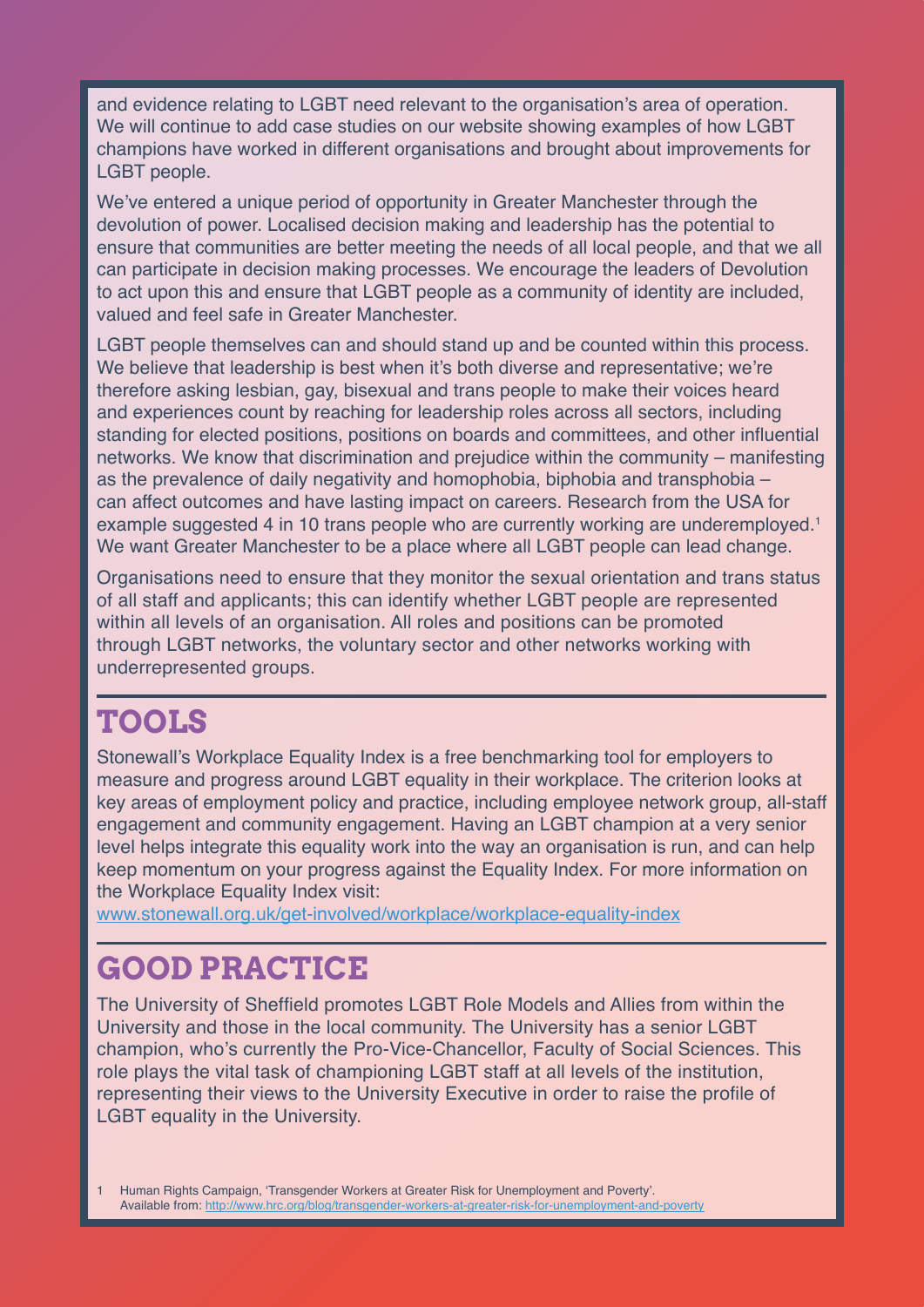# **MONITOR**



**All organisations will monitor the sexual orientation and trans status of service users and staff as part of standardised demographic monitoring, using the sexual orientation monitoring Information Standard and Trans Status Monitoring guidance as good practice.** 



**The devolved Greater Manchester administration will be the first to implement the sexual orientation monitoring Information Standard system‑wide.**

**LGBT people will be empowered to disclose their sexual orientation and trans status whilst using services, where they feel confident to do so.** 

Monitoring the sexual orientation and the trans status of service users and staff allows organisations to understand and better meet the needs and expectations of lesbian, gay, bisexual and trans people. LGBT Foundation's guidance on how to monitor both sexual orientation and trans status is available from: [www.lgbt.foundation/monitoring.](http://www.lgbt.foundation/monitoring)

Consistent monitoring will provide unparalleled insight into, and visibility of, inequalities facing LGBT people at a large scale. Many LGBT people have worse outcomes and experiences than the general population. However, the current lack of sexual orientation and trans status data obscures the extent of inequalities faced by LGBT people across public services, access to goods and services and wider wellbeing. Data collected through demographic monitoring can be used locally to take action to improve provision and outcomes to better meet the needs of LGBT people.

From Summer 2017 an Information Standard for sexual orientation monitoring will be in place across health and social care services. This Standard will enable organisations to monitor sexual orientation in a way that is agreed and consistent. As a system Greater Manchester health and social care partnership will adopt the Standard to monitor sexual orientation consistently and report back on progress, therefore leading the way in monitoring standards and generating useful data. Organisations across other sectors should implement the Standard too, and additionally follow trans status monitoring best practice guidance to similarly collect data on gender identity and trans status.

Recognising the sexual orientation of an individual, particularly in the health and social care services, can empower people to have open conversations about their LGBT identity, build trust and ensure appropriate signposting can be made. Some LGB people are more likely to have poor mental health and more likely to attempt suicide; a recent study reported that in the face of repeated hate and discrimination suicide became a 'pragmatic consideration' for trans people.<sup>2</sup> Only 8% of LGB people in Greater Manchester say they have never experienced a mental health problem.<sup>3</sup> Being aware of somebody's identity in a service enables practitioners to address these inequalities earlier.

Research within Greater Manchester has shown that 90% of lesbian, gay and bisexual people are happy to answer a question about their sexual orientation. We are encouraging all LGB people to disclose their sexual orientation within services, because if we aren't counted then we don't count. If comfortable and confident, we're also asking

<sup>2</sup> Williams, L., and Tregidga, J. 2014. 'Hate Crime Victimisation in Wales: Psychological and Physical Impacts Across Seven Hate Crime Victim Types'. British Journal of Criminology, 5. Available from: [https://academic.oup.com/bjc/article](https://academic.oup.com/bjc/article-abstract/54/5/946/359971/Hate-Crime-Victimization-in-WalesPsychological-and?redirectedFrom=fulltext)[abstract/54/5/946/359971/Hate-Crime-Victimization-in-WalesPsychological-and?redirectedFrom=fulltext](https://academic.oup.com/bjc/article-abstract/54/5/946/359971/Hate-Crime-Victimization-in-WalesPsychological-and?redirectedFrom=fulltext)

LGBT Foundation. 2012. I Exist. Available from:<http://lgbt.foundation/policy-research/i-exist-survey-research-into-LGB-needs-and-experiences/>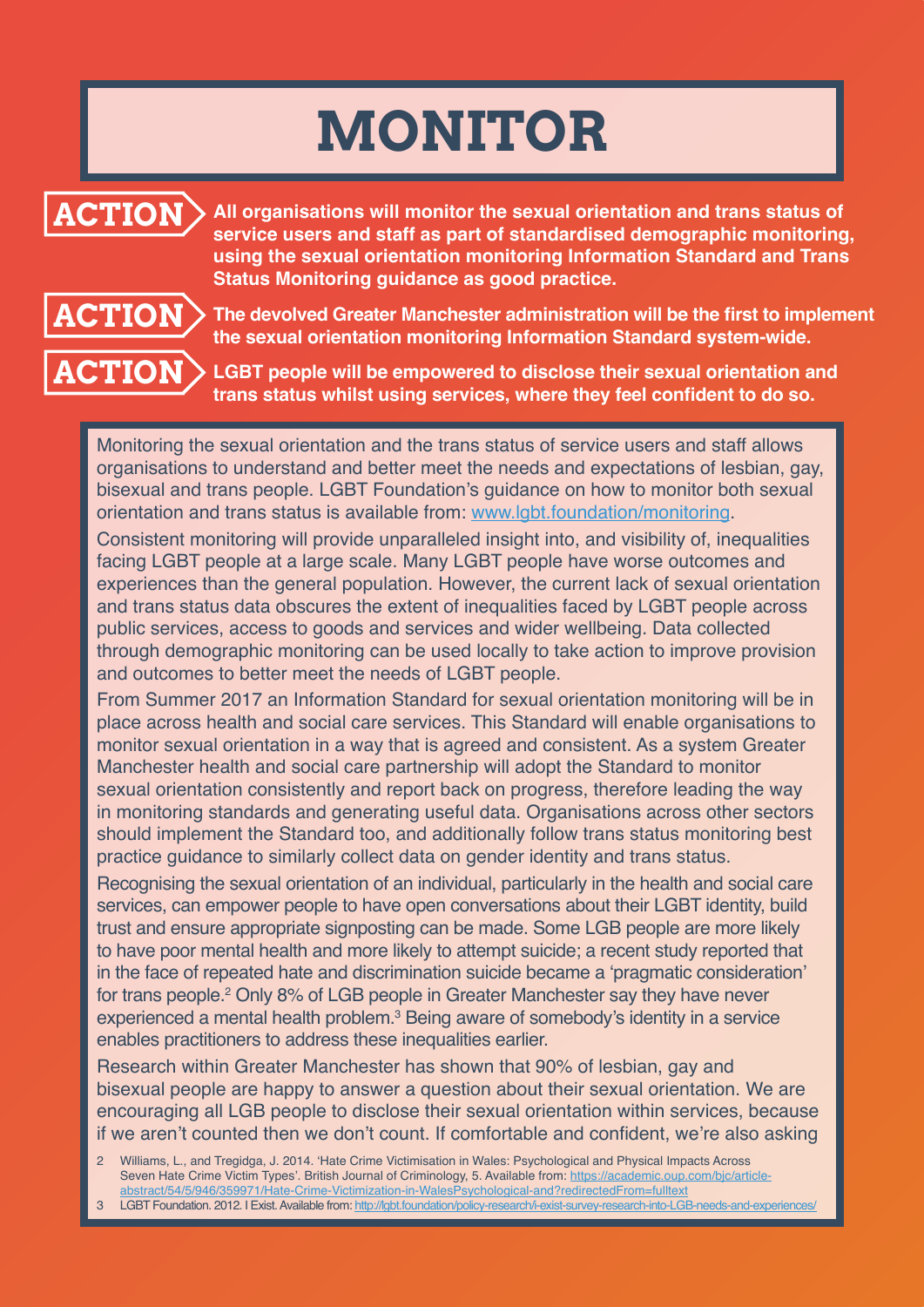LGB people and allies to approach a conversation with service providers when sexual orientation is not monitored as part of standard demographic monitoring. This could be done face-to-face with a practitioner, or independently through comments, complaints and/or suggestion boxes or online systems. The more visible LGB people become within services, the greater likelihood there is that as a group LGB people's needs and experiences will be considered and heard.

It's also imperative that service providers monitor trans people's existence, and we similarly encourage that wherever able to do so, trans people disclose their trans status in relevant services. A survey of trans patients experiences of their GP survey in 2013 conducted by TransForum in partnership with LGBT Foundation found that 90% of respondents would be comfortable disclosing their trans status with the right provision of confidentiality and rationale for monitoring. However, we recognise that trans people face overwhelmingly high levels of discrimination and transphobic behaviours and attitudes, including 81% of respondents to the Trans Mental Health Study saying they avoid certain situations due to fear of transphobia.<sup>4</sup> For many reasons trans people may not want to disclose their status, and we fully respect this.

Good practice in monitoring involves training staff to build knowledge and confidence, as well as practical skills on speaking to people about their LGBT identity. Organisations should ensure IT infrastructures are able to record data, and set guidance on using collected data in meaningful ways. Staff and service users should be told about what data is being collected and why, and how their information is being safeguarded.

### **TOOLS**

The sexual orientation monitoring Information Standard covers the health and social care sector, but acts as good practice for all organisations. See LGBT Foundation's website for further information and for guides on monitoring sexual orientation and trans status: www.lgbt.foundation/monitoring

The Equality Act 2010 protects people from discrimination. The Act's public sector Equality Duty means that public bodies have to consider all individuals when planning and delivering services, work to eliminate discrimination and foster good relations between those with and without protected characteristics. Monitoring can be a step towards understanding service users and mitigating risk of discrimination.

### **GOOD PRACTICE**

Greater Manchester Police's Domestic Violence and Abuse (DVA) reporting recorded samesex incidents, but didn't allow for recording if the incident concerned a same-sex relationship. Anecdotal evidence showed a lack of reporting from the lesbian, gay and bisexual community, likely relating to false perceptions around what constitutes DVA and what support would be available. Through their participation on Greater Manchester's Sexual Orientation Monitoring Task & Finish group, Greater Manchester Police (GMP) initiated a pilot for the monitoring of sexual orientation in DVA cases in the city of Manchester division.

Whilst monitoring, a total of 101 DVA incidents between same gender partners and expartners have been captured over a 6 month period in this division. This monitoring will now be rolled out force-wide in 2017, and the force-wide training of all frontline officers has already begun.

McNeil, J. et al. 2012. Trans Mental Health Study. The Scottish Transgender Alliance [no place]. Available from: https://docs. google.com/spreadsheets/d/1g2w8PEWb88z0W-WfeX5dPZCaig1gtXFQi0u0JBpIOos/edit?ts=57adc254#gid=206414510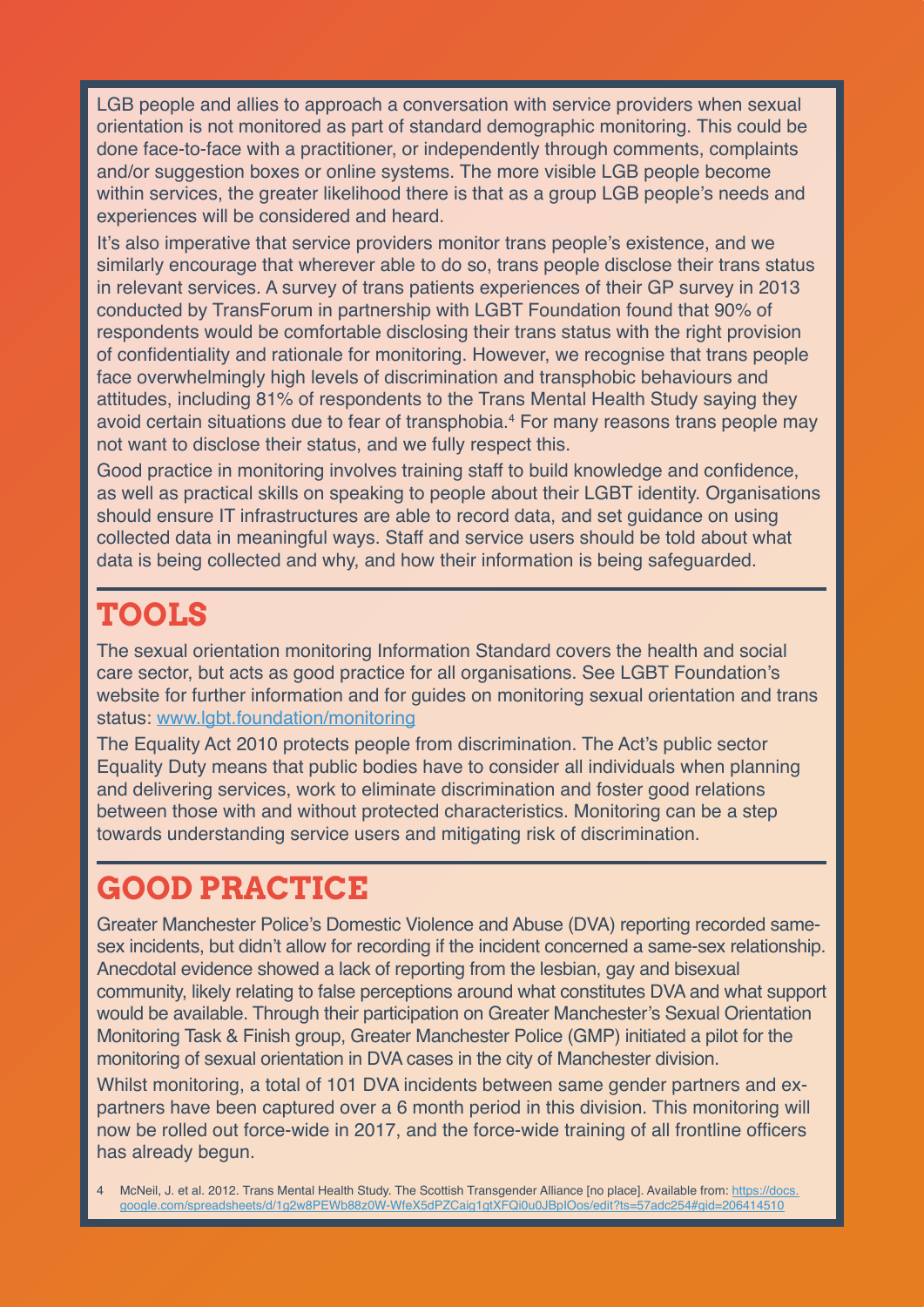# **SERVICES**



**All organisations will ensure mainstream services are appropriate for LGBT people, and consider providing targeted services where necessary, by using the available emerging data on LGBT need.**



**Decision makers generating and presenting local data will include indicators on sexual orientation and trans status within all research, studies and reports.**

**ACTION**

**LGBT people will actively share their experiences and engage in consultations about public service design and delivery.**

All providers of public services across Greater Manchester should commit to using evidence into the needs and experiences of all lesbian, gay, bisexual and trans people when designing, commissioning and reviewing services.

All mainstream public service providers should assess their services for inclusivity, using data into LGBT people's experiences to gauge accessibility and further need. Relevant information can include demographic data as well as surveys and other information collected through engagement with service users, and can be supplemented by local and national research on prevalence and need. Local LGBT organisations and other voluntary sector groups should be a key point of contact throughout the process, and as service providers themselves they should also ensure their services are fully inclusive and reflect actual need. Sometimes data will show specialised, targeted services are the most appropriate; where this is the case, a business case for specialised services for LGBT people should be explored.

Insight into community need is essential because LGBT people are likely to hold low expectations about accessing a service and providers should subsequently ensure services are safe, inclusive and appropriate to the needs of all who use them. 30% of LGB people would expect to be treated worse than heterosexual people when accessing a range of public services and this perception can stop people using services or benefitting from them as fully as the general population.<sup>5</sup>

These real and perceived barriers, including lack of visible inclusion, lack of specific, targeted services, and perceived discriminatory views held by professionals, means many LGBT people aren't always able to access the services they need when they need them most, fuelling a cycle of inequality.

Local data collection therefore needs to collect and analyse information about people with an LGBT identity. Our knowledge about inequalities faced by LGBT people within health and wellbeing public services is well established, although less is known about the specific needs of trans people who face particularly high levels of inequality.<sup>6</sup> As

6 GEO, 'Inequality among lesbian, gay, bisexual and transgender groups in the UK: a review of evidence', July 2016.

Stonewall, Gay In Britain, 2013.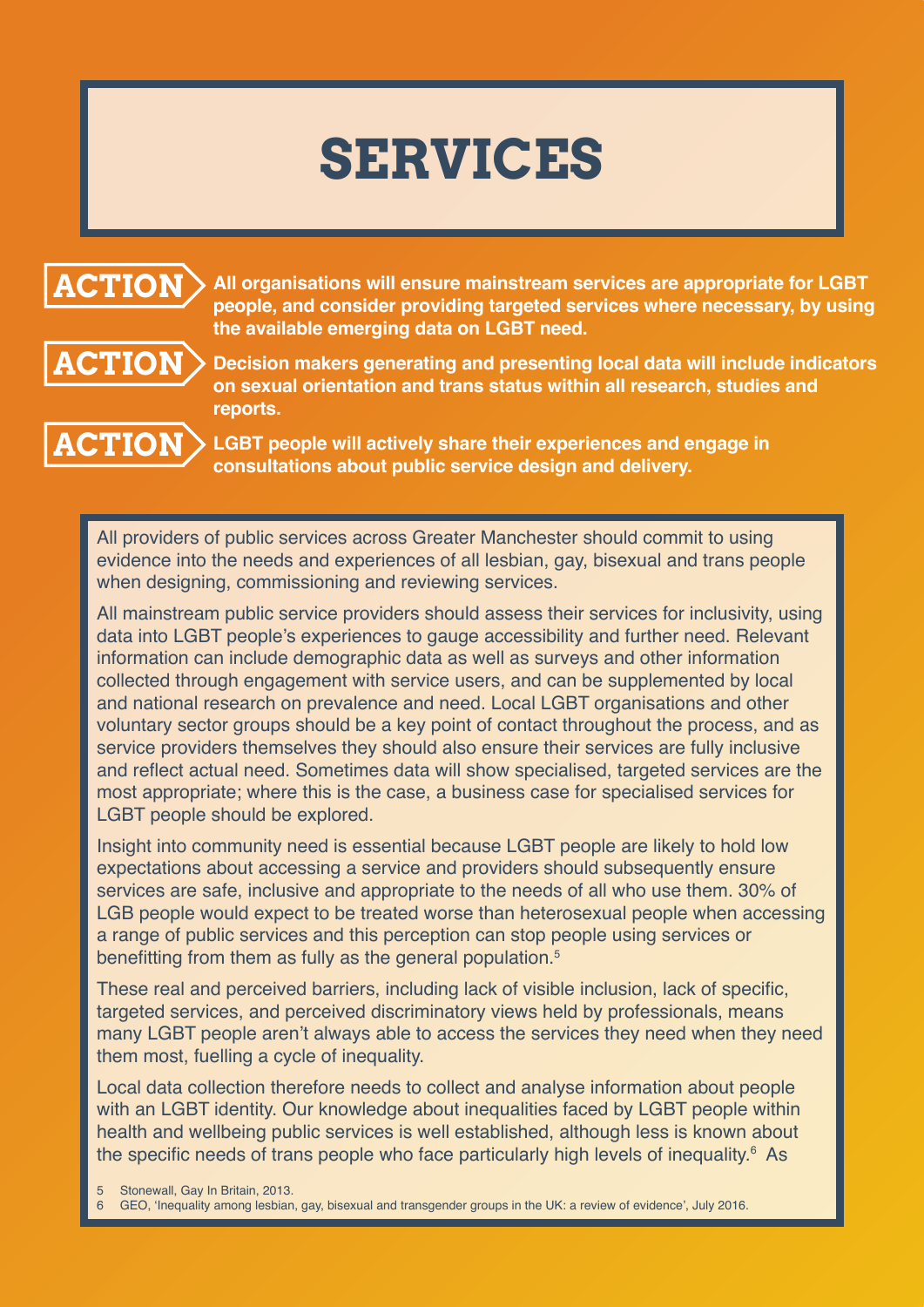we increase our awareness about the needs of LGBT people experiencing severe and multiple disadvantage, other sectors, including housing, older people's services, the criminal justice system, looked-after young people and children's social care, must consider their accessibility and inclusivity. Identifying inequalities and barriers across services in the city region will support people to contribute to Greater Manchester's developing growth and prosperity with services that truly meet the needs of all Greater Manchester's residents.

Lesbian, gay, bisexual and trans people in Greater Manchester should be vocal about their experiences in the city region. It's the responsibility of service providers to provide opportunities to feed into service design, whether that's through face-toface consultation or feeding in digitally, and it's down to LGBT people to be willing to contribute to these consultations with their experiences and help translate this into action and improvement. Everyone should have the opportunity to have their needs heard and taken account of, and this is particularly true for traditionally underrepresented groups including bisexual and trans people, and LGBT people from minority ethnic backgrounds.

### **TOOLS**

The public sector equality duty, set out in the Equality Act 2010, ensures that all public bodies play their part in making society fairer and can provide equality of opportunity for all.

The NHS Constitution outlines that the NHS provides a comprehensive service, available to all, with a 'wider social duty to promote equality through the services it provides and to pay particular attention to groups or sections of society where improvements in health and life expectancy are not keeping pace with the rest of the population'.

The first performance area of the Equality Framework for Local Government is 'knowing your communities'. The Framework states that good equality analysis enables authorities to understand the differences in outcomes and opportunities experienced by people in different communities.

### **GOOD PRACTICE**

Manchester Metropolitan University has an active LGBT Staff Forum which routinely advises on the development of policies, ensuring that accessibility is considered and inclusive language is consistently used. Recent examples include a review of the Maternity, Paternity and Shared Parental Leave policies. Manchester Metropolitan University recently consulted the Forum on developing a policy and procedure to support trans staff.

Since 2015, The University of Manchester has provided an online map of its gender neutral toilets on campus. Anybody can, and may want to, use gender neutral toilets but a variety of reasons but they can be particularly beneficial for trans and non-binary people who can see gender neutral toilets as a safe and comfortable option. The map can be found online at:<http://documents.manchester.ac.uk/display.aspx?DocID=26074>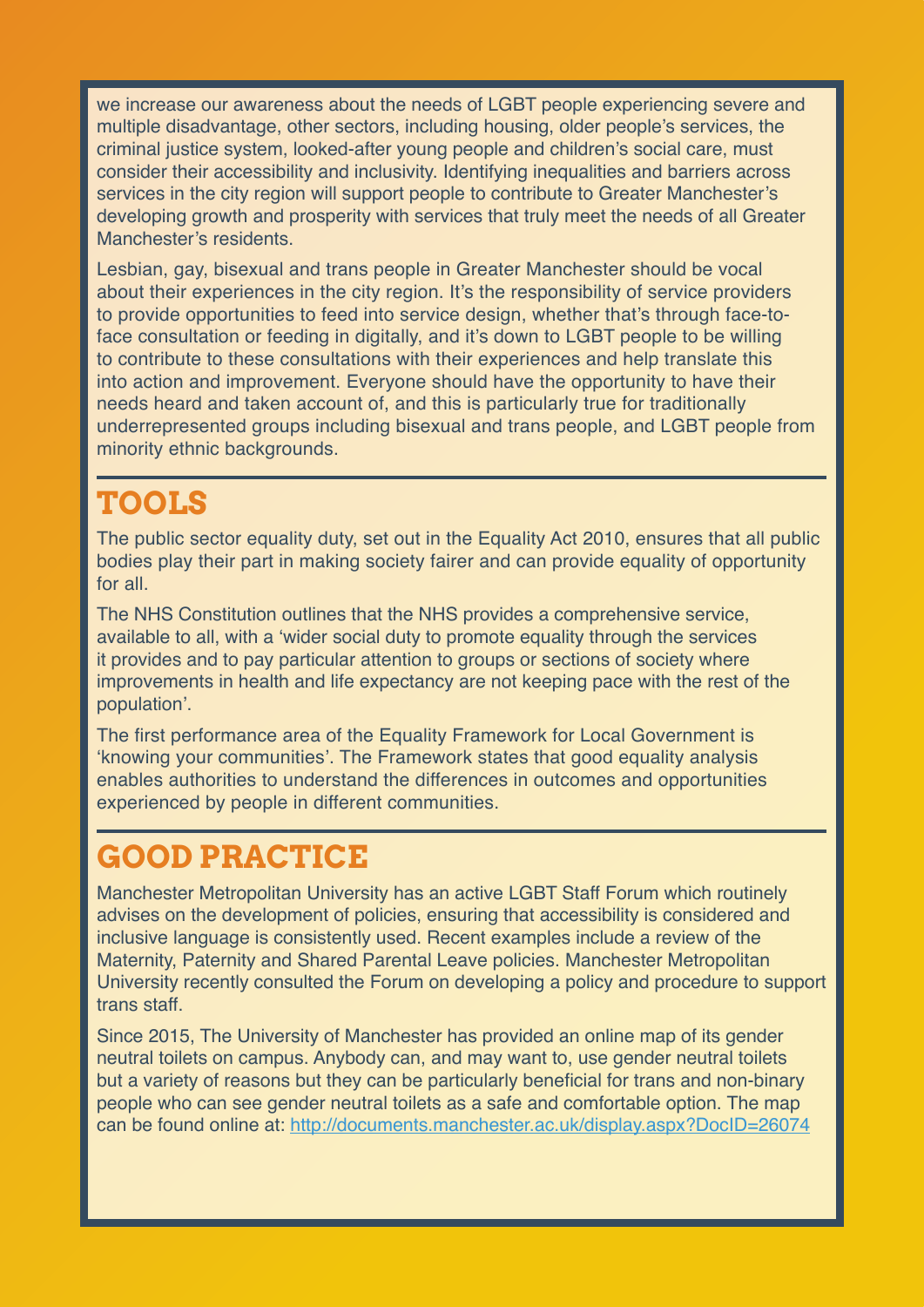# **VISIBILITY**



**All organisations will provide LGBT awareness training for all staff and proactively tackle homophobic, biphobic and transphobic bullying.**

**All organisations will celebrate and commemorate LGBT visibility days and festivals in the calendar.**

**LGBT people will share their stories, building on their proud history of promoting equality and asserting their identities.**

Working to improve LGBT awareness can have a long-term impact in organisations by creating workplaces and services that are accessible and which can proactively demonstrate they are considering the needs of all staff and service users.

All organisations can promote inclusion for LGBT communities in Greater Manchester. There are many different ways to build and maintain an inclusive environment for staff and people using your organisation, from providing LGBT awareness training for staff and facilitating LGBT staff networks to celebrating LGBT visibility days and supporting local Pride events. Organisations should decide what works for them and can even run an LGBT specific strand within a broader programme promoting inclusion, understanding and community engagement if capacity is limited.

Training is fundamental to increasing awareness and improving knowledge within staff teams, raising the visibility of the existence of LGBT people within staff and service user groups. Within healthcare, almost three-quarters of patient-facing staff have never received training on the health needs of LGBT people or how to implement LGBTinclusive services.7 Specific LGBT awareness training can create a dedicated space to focus on LGBT identities and can provide practical tools for staff, such as an overview of terminology or guidance on how to begin conversations about an individual's sexual orientation or gender identity.

Too many LGBT staff and service users continue to have poor experiences in all areas of life including in the workplace and when accessing services, such as experiencing bullying and hearing discriminatory remarks. In addition to training, communicating about and visibly displaying a zero tolerance policy that explicitly refers to discrimination on the ground of sexual orientation, gender identity or trans status is essential.

Actively celebrating LGBT events and awareness days such as local LGBT Pride events and International Day against Homophobia, Transphobia and Biphobia

Stonewall, Unhealthy Attitudes, 2015.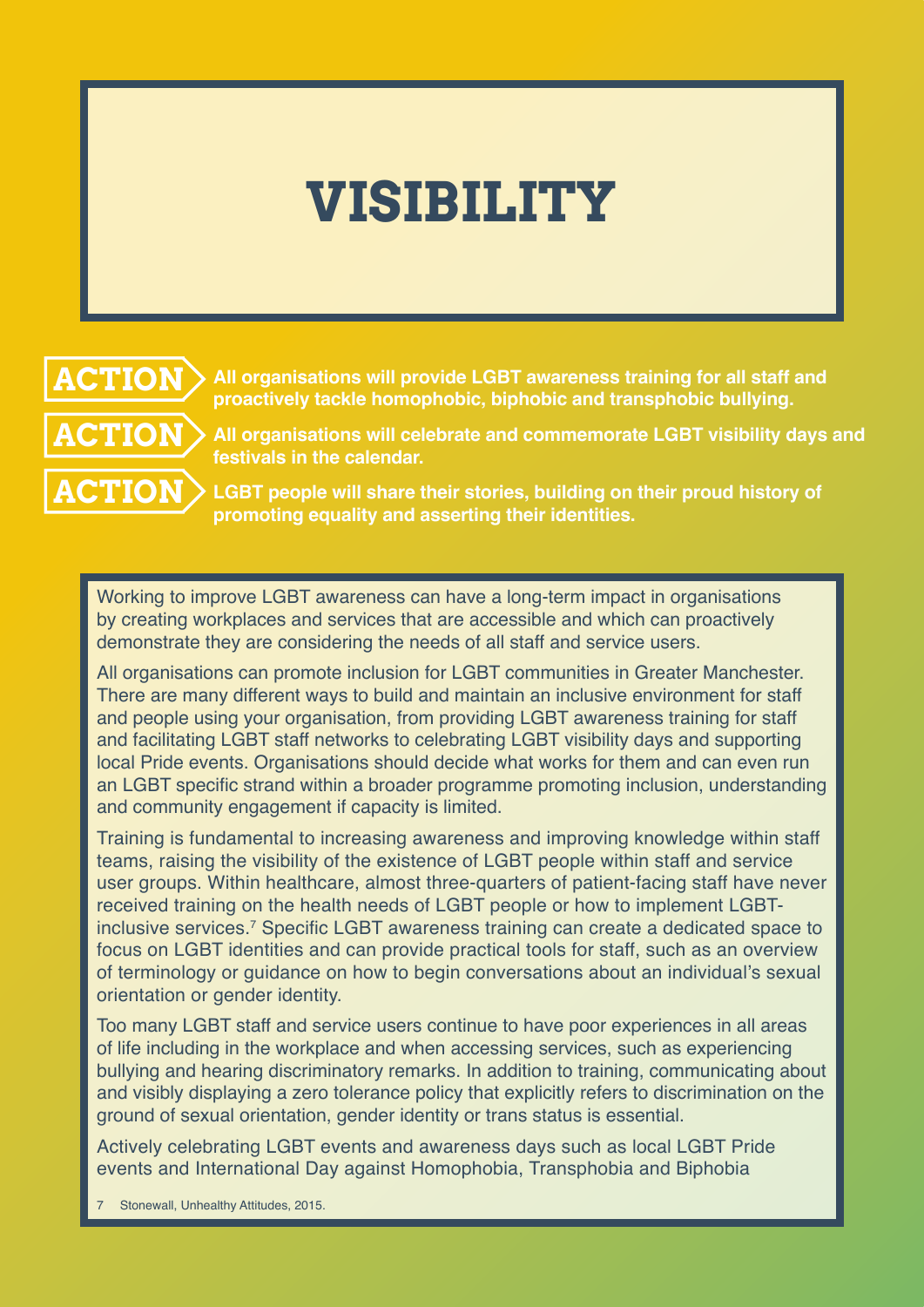(IDAHOBIT) can help raise awareness of LGBT identities in the workplace. This helps to create a visibly inclusive environment for LGBT staff, increasing wellbeing and productivity.

We also encourage LGBT people to continue to talk about their lives as LGBT people. be that through social media, face-to-face or through consultation with organisations and services, to continue the shared history of promoting equality and asserting LGBT identities. Engaging in community events or action helps to unite people and brings people together across Greater Manchester, whether that be through going to a local Pride or fringe event, attending or supporting an LGBT community group, or being part of events in the city that demonstrate its unity – such as the 'Safe to Sing' response to a homophobic attack on the tram in 2014.

## **TOOLS**

LGBT History Month is celebrated every February in the UK. Co-ordinated by Schools Out UK, the overall aim of LGBT History Month is to promote equality and diversity for the benefit of the public. Their website hosts a wide range of tools and resources for organisations and individuals every year:

[http://lgbthistorymonth.org.uk/lgbt-history-month-resources](http://lgbthistorymonth.org.uk/lgbt-history-month-resources/)

As of 2017, 9 of the 10 boroughs in Greater Manchester host their own annual Pride event. Various websites host Pride listings, and you can make contact with the event organisers to find out how your organisation can support or take part in your local Prides.

## **GOOD PRACTICE**

Salford City Council's visibility programme is heavily based in partnership working and collaborative activities across the city to raise visibility and celebrate LGBT calendar days. Over IDAHOBIT the city visibly shows its support by flying the LGBT rainbow flag and trans flag over the Civic Centre in Swinton, Salford CVS offices, and partner buildings at the University of Salford, Salford City College and Healthwatch.

The Rainbow Flag Award programme from the Proud Trust is a quality assurance framework providing training and additional resources which is available across the region for schools to improve the environment and support for the school's lesbian, gay, bisexual and trans pupils. More information can be found on the Proud Trust website: [www.theproudtrust.org](http://www.theproudtrust.org)

Manchester Lesbian & Gay Chorus (MLGC): Safe to Sing event. MLGC arranged a mass singalong called Safe to Sing in late 2014 in response to a homophobic attack on two young men who were singing on a Manchester tram. Several hundred people joined the event in Manchester's Piccadilly Gardens whilst volunteers gave out rainbow coloured cupcakes on the trams. The Police & Crime Commissioner said the event was about 'reclaiming our streets, reclaiming our public transport, reclaiming our city centre and showing that when we act together we are stronger than those who would seek to drive us apart'.<sup>8</sup>

8 Helen Pidd, 'Choir stages singalong on Manchester trams after homophobic attack', The Guardian, Monday 17 November 2014. <https://www.theguardian.com/uk-news/2014/nov/17/lgbt-choir-stagea-singalong-manchester-trams-homophobic-attack>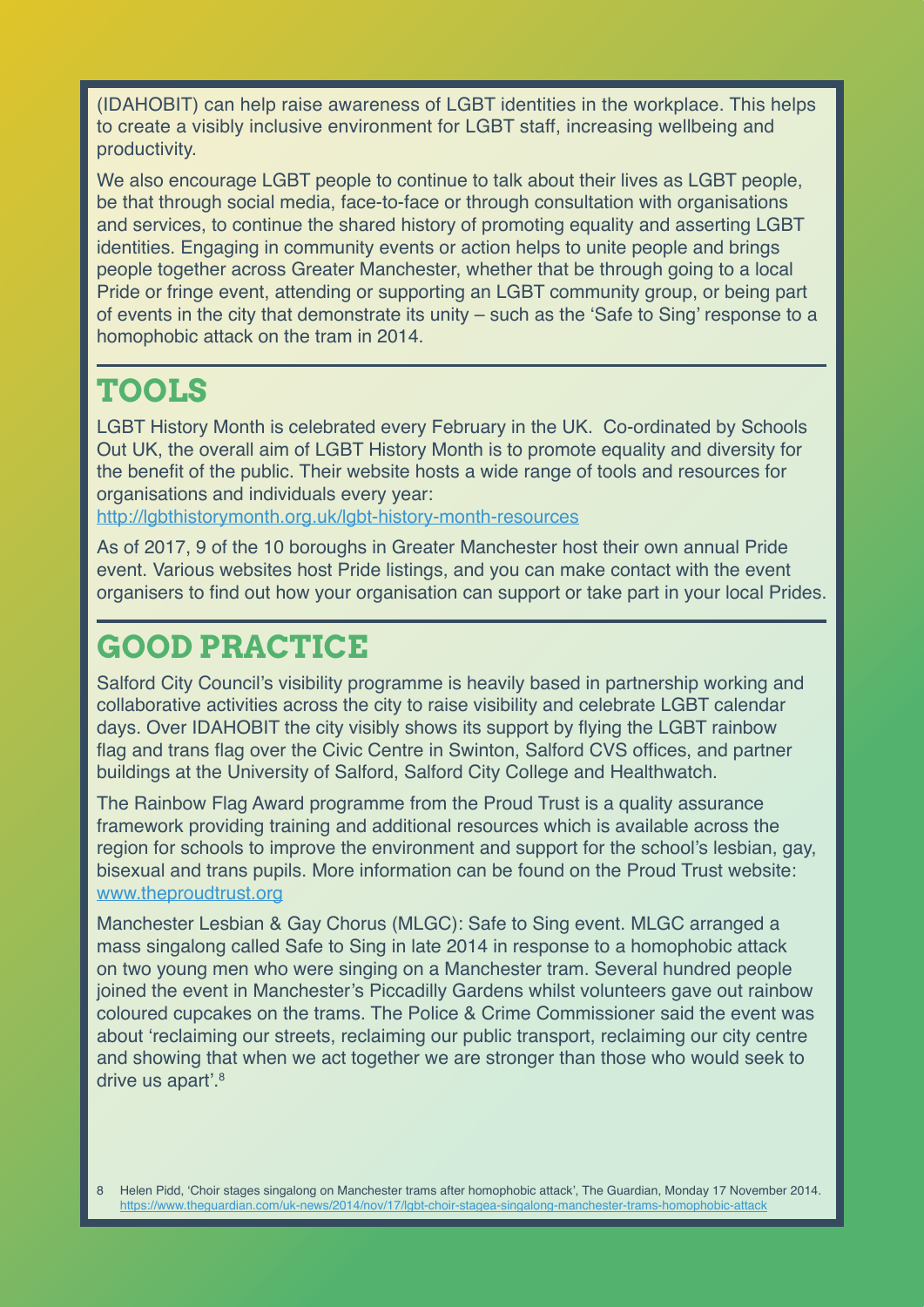# **FURTHER INFORMATION**

This LGBT Action Plan has been developed in collaboration with stakeholders from across sectors in Greater Manchester.

Along with these stakeholders, LGBT Foundation is committed to taking this Action Plan forward across Greater Manchester to ensure that the needs of LGBT people are acknowledged and addressed.

For more information and support following the Action Plan's recommendations, please contact [research@lgbt.foundation.](mailto:research%40lgbt.foundation?subject=) Case studies demonstrating how organisations across Greater Manchester are using the Action Plan are available at: [lgbt.foundation/actionplan](http://lgbt.foundation/actionplan)